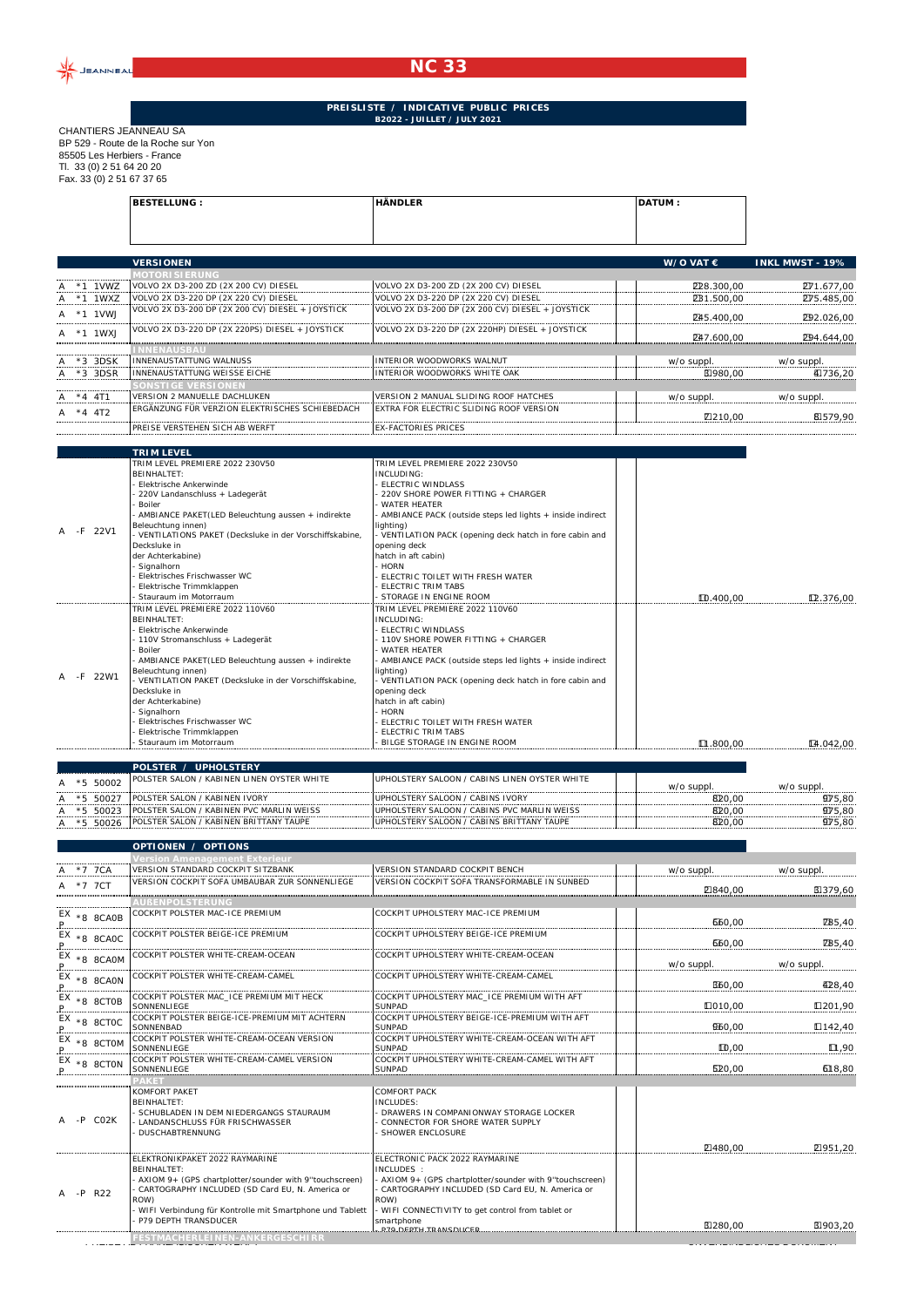| BA CO <sub>2</sub><br>A<br>EX<br>P | STEUERUNG ANKERWINDE KETTENZÄHLER<br>FESTMACHERPAKET                                                 | CHAIN COUNTER ELEC.CONTROL WINDLASS<br><b>MOORING KIT</b>                                     | <b>580,00</b>              | 690,20                                     |
|------------------------------------|------------------------------------------------------------------------------------------------------|-----------------------------------------------------------------------------------------------|----------------------------|--------------------------------------------|
| BA M04                             | ANKERPAKET                                                                                           | ANCHORING KIT                                                                                 | 400,00                     | 583,10                                     |
| $EX$ BA M12                        |                                                                                                      |                                                                                               | 640,00                     | <b>Z61,60</b>                              |
| A BD A1001                         | <b>DEKORATION</b><br>TOTAL RUMPFDEKORATION<br>Farbe wählbar.                                         | TOTAL COVERING HULL<br>Color to choose.                                                       |                            |                                            |
|                                    | <b>AUSSENEINRICHTUNG</b>                                                                             |                                                                                               | 6270,00                    | Z461,30                                    |
| BE C3225                           | COCKPIT-SONNENSEGEL DARK SMOKE<br>BADELEITER AM BUG MIT PLATTFORM IN MASSIVHOLZ                      | AFT COCKPIT SUN PROTECTION DARK SMOKE<br>BOW LADDER WITH WOODEN PLATFORM                      | 2080,00                    | 21475,20                                   |
| A BE E05                           |                                                                                                      |                                                                                               | □410,00                    | Ⅱ677,90                                    |
| <b>BE F0925</b><br>Α               | KIT COCKPITPERSENNING DARK SMOKE<br>Beinhaltet Option cockpit-sonnensegel                            | AFT CLOSING KIT DARK SMOKE<br>Includes the option aft cockpit sun protection                  | 4120,00                    | 40902,80                                   |
| <b>BE F0960</b>                    | <b>COCKPITPERSENNING SUNWORKER</b><br>Beinhaltet die Option Cockpit-Sonnensegel.                     | AFT CLOSING KIT SUNWORKER<br>Includes the option aft cockpit sun protection.                  | 41330,00                   | E152,70                                    |
|                                    | SCHUTZHÜLLE FÜR COCKPITSITZBANK<br>for standard cockpit bench and for cockpit bench                  | PROTECTION COVER FOR REAR COCKPIT SOFA<br>for standard cockpit bench and for cockpit bench    |                            |                                            |
| BE H5OE                            | transformable into<br>sunpad                                                                         | transformable into<br>sunpad                                                                  | 4D6,00                     | 518,84                                     |
| BE TO7<br>A                        | TEAK COCKPITTISCH<br><b>AUSSENPOLSTER</b>                                                            | TEAK COCKPIT TABLE                                                                            | □370,00                    | □630,30                                    |
|                                    | VORSCHIFFPOLSTER MIT VERSTELLB.RÜCKENLEHNE WHITE-                                                    | FRONT SUNDECK WITH LIFTING BACKREST WHITE-CREAM-                                              |                            |                                            |
| BS C150M<br>Α                      | CREAM-BLUE<br>Mit Schutzhülle                                                                        | <b>BLUE</b><br>With protection cover                                                          | EI780,00                   | 4098,20                                    |
|                                    | VORSCHIFFPOLSTER MAC-ICE PREMIUM+VERSTELLB<br>RÜCKENLEHNE                                            | FRONT SUNDECK MAC-ICE PREMIUM + LIFTING BACKREST<br>Including:                                |                            |                                            |
| <b>BS C250B</b><br>Α               | <b>BEINHALTET:</b><br>Polstern mit Self-Draining Schaum                                              | Cushions with self-draining foam<br>Protection cover                                          |                            |                                            |
|                                    | Schutzhülle<br>HALBTRANSPARENTE SCHEIBENPERSENNING SUNWORKER                                         | SEMI-TRANSPARENT EXT. CURTAINS SUNWORKER                                                      | 41820,00                   | E1735,80                                   |
| <b>BS R0460</b>                    | CHARCOAL<br><b>STEUERSYSTEM</b>                                                                      | CHARCOAL                                                                                      | 2010,00                    | 2391,90                                    |
| <b>DO PO1</b><br>Α                 | <b>BUGSTRAHLRUDER</b>                                                                                | <b>BOW THRUSTER</b>                                                                           | 41330,00                   | E152,70                                    |
| A EE BO2                           | <b>IUSSENWASSERSYSTEM</b><br>SEEWASSERPUMPE ZUR DECKREINIGUNG                                        | ELECTRIC SEA PUMP FOR DECK WASHING                                                            | □305,00                    | □552,95                                    |
| EI HO6                             | <b>NNENWASSERSYSTE</b><br>STEIFER BEHÄLTER GRAUE GEWÄSSER                                            | RIGID WASTEWATER TANK                                                                         | □485,00                    | □767,15                                    |
|                                    | ELEKTRISCHE GERÄ                                                                                     |                                                                                               |                            |                                            |
| FA G081                            | GENERATOR 6.4 KVA PANDA DIESEL 230V 50HZ<br>Requires the Navicolor screen for boat monitoring        | GENERATOR 6.4 KVA PANDA DIESEL 230V 50HZ<br>Requires the Navicolor screen for boat monitoring |                            |                                            |
| FA 115                             | NAVICOLOR SCREEN FOR BOAT MONITORING                                                                 | NAVICOLOR SCREEN FOR BOAT MONITORING                                                          | ID.290,00<br>$\Box$ 020,00 | D <sub>2</sub> .955,10<br>$\square$ 213,80 |
| Α<br>FN BO3                        | <b>VAVI GATI ONSLAMPEN</b><br>DECKSCHEINWERFER                                                       | DECK SEARCHLIGHT                                                                              | <b>Z90,00</b>              | 940,10                                     |
| FN BO5<br>Ą<br><b>FN B10</b><br>Α  | UNTERWASSER-SCHEINWERFER<br>COCKPIT SCHEINWERFER                                                     | UNDERWATER LIGHTS<br>COCKPIT SPOTLIGHTS                                                       | □385,00<br>B96,00          | $\Box 648, 15$<br>471,24                   |
|                                    | GAZSYSTEM 1 ZUBEHÖHI                                                                                 |                                                                                               |                            |                                            |
| GO PO2<br>Α                        | ABSETZBARER GASGRILL AUF MAST GELEGT AUF ACHTERN<br>PLATTFORM<br><b>HOUSEHOLD APPLIANCES</b>         | REMOVABLE GAS GRILL ON MAST LOCATED ON THE AFT<br>PLATFORM                                    | $\Box 605,00$              | Ⅱ909,95                                    |
| IA A03K                            | SALONKÜHLSCHRANK<br>GANZ ELEKTRISCHE KÜCHE 230V (OFEN UND PLATTE)                                    | <b>SALOON FRIDGE</b><br>FULL ELECTRIC GALLEY 220V (OVEN AND STOVE)                            | □370,00                    | □630,30                                    |
| IA C10K<br>Α                       | <b>HEIZUNG - KLIMANLAGE</b>                                                                          |                                                                                               | 9B0,00                     | $\Pi$ 106,70                               |
| IC HO8K                            | DIESEL UMLUFTHEIZUNG<br>RACCORD CHAUFFAGE AIR PULSÉ VERS LE COCKPIT                                  | DIESEL FORCED AIR HEATING                                                                     | 40,00                      | <b>5640,60</b>                             |
| A IC H42                           |                                                                                                      | OUTLET IN COCKPIT FOR AIR HEATER                                                              | $\Pi$ 6,00                 | LB8,04                                     |
| A IC Z04                           | KLIMAANLAGE 230V 50HZ AUS LAND 28000 BTU                                                             | AIR CONDITIONING 230V 50HZ REVERSIBLE 28000 BTU ON<br><b>SHORE</b>                            | 14.480,00                  | $\Pi$ .231,20                              |
| IC Z04G<br>Α                       | KLIMAANLAGE 230V 50HZ 28000 BTU AUS LAND UN<br><b>GENERATOR</b><br><b>INNENEIRICHTUNG</b>            | AIR CONDITIONING 230V 50HZ REVERSIBLE 28000 BTU ON<br><b>GENSET</b>                           | LG.980,00                  | L9.016,20                                  |
|                                    | DOPPELSCHLAFPLATZ IM SALON LINEN OYSTER WHITE<br>STANDARD                                            | DOUBLE BERTH IN SALOON LINEN OYSTER WHITE<br>STANDARD                                         |                            |                                            |
| II CAF02<br>A                      | <b>BEINHALTET:</b>                                                                                   | INCLUDING:                                                                                    |                            |                                            |
|                                    | Teleskop Tischbein<br>Innenvorhänge für Windschutzscheibe                                            | Telescopic table leg<br>Interior curtains for windshield                                      |                            |                                            |
|                                    | Polster<br>BETTWÄSCHE KIT MONA LISON                                                                 | Cushion<br>BEDDING KIT MONA LISON                                                             | Ⅱ225,00                    | Ⅱ457,75                                    |
|                                    | Bettwäche aus biologischer Perkal Baumwolle für 2 Kabinen :<br>I graues, maßgeschneidertes Bettlaken | A COLLECTION OF ORGANIC CERTIFIED BED LINENS<br>INCLUDING FOR EACH CABIN                      |                            |                                            |
| $11$ J02                           | 1 grauer Bettdeckenbezug mit weiss abgesetzter Paspel                                                | (1 FRONT / 1 AFT):                                                                            |                            |                                            |
|                                    | 2 weisse Kopfkissenbezüge mit grau abgesetzter Paspel<br>1 Bettdecke                                 | 1 grey made to measure fitted sheet<br>1 grey duvet cover with white contrast piping          |                            |                                            |
|                                    | 2 Kopfkissen                                                                                         | 2 white pillowcases with grey contrast piping<br>1 duvet                                      | □725,00                    | <b>ZI052,75</b>                            |
| A II M24K                          | OBERSCHRÄNKE IN DER VORSCHIFFSKABINE                                                                 | 2 nillows.<br>OVERHEAD LOCKERS IN FRONT CABIN                                                 | 960,00                     | $\Pi$ 142,40                               |
| II PCOOK<br>Α                      | 2 HOCKERN IN SALON<br><b>OLSTER</b>                                                                  | 2 MOVABLE CUSHIONNED STOOLS IN SALOON                                                         | 680,00                     | 809,20                                     |
| IS DO3A1<br>Α                      | HERAUSNEHMBARE TEPPICHE IN KABINE UND SALON                                                          | REMOVABLE CARPET SET IN CABINS AND SALOON                                                     | □445,00                    | Ⅱ719,55                                    |
| A ME BO2                           | <b>ELEKTRISCHES SYSTEM</b><br>ZUSÄTLICHE BATTERIE 110AH                                              | EXTRA BATTERY 110AH                                                                           | ED6,00                     | 602,14                                     |
| A ME C4402                         | UMRICHTER 12/230V 700VA 50HZ                                                                         | INVERTER 12/230V 700VA 50HZ                                                                   | 2360,00                    | 2308,40                                    |
| <b>ME C50</b><br>Α                 | UMRICHTER 12/230V 2000VA                                                                             | INVERTER 12/230V 2000VA                                                                       | E1070,00                   |                                            |
|                                    | ANTRI EB-SCHALLI SOLI ERUNG                                                                          |                                                                                               |                            | E1653,30                                   |
| MP F1501<br>Α                      | FLAPS AUTO ZIPWAKE 450                                                                               | FLAPS AUTO ZIPWAKE 450                                                                        | □395,00                    | Ⅱ660,05                                    |
| <b>RH A0000</b><br>Α               | <b>TV &amp; HIFI ANLAGE</b><br>ANTENNE TV                                                            | TV ANTENNA                                                                                    | E16,00                     | BJ 6,04                                    |
| <b>RH M2A80</b>                    |                                                                                                      |                                                                                               | 21650,00                   | E1153,50                                   |
| RH M208<br>Α                       | PRE-RIG FÜR TV MIT DVD PLAYER FUSION 110V IN SALON                                                   | PREFIT FOR TV WITH DVD FUSION 110V IN SALOON                                                  | ■790,00                    | E1320,10                                   |
| RH M4A80                           |                                                                                                      |                                                                                               | 2650,00                    | E153,50                                    |
| RH R33                             | FUSION AUDIO SYSTEM RA70N                                                                            | FUSION AUDIO SYSTEM RA70N                                                                     | Ⅱ450,00                    | Ⅱ725,50                                    |
|                                    | <b>JAVIGATIONSINSTRUMENTE</b>                                                                        |                                                                                               |                            |                                            |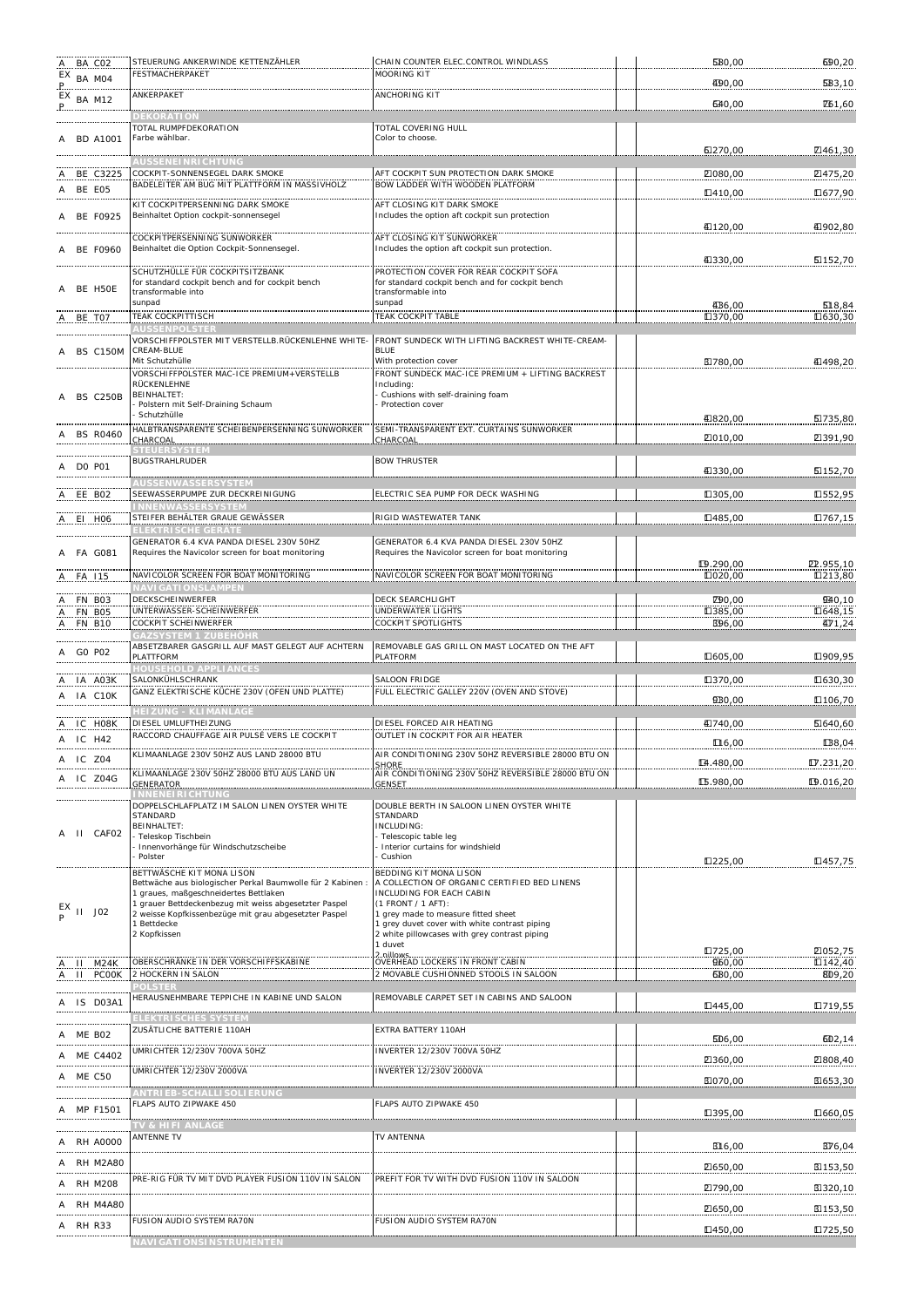| A RN B13        | RADARANTENNE RAYMARINE QUANTUM<br>Nur in Verbindung mit Option Electronik Pack    | RAYMARINE QUANTUM DIGITAL RADAR<br>Requires the option electronic pack                                                 |               |          |
|-----------------|-----------------------------------------------------------------------------------|------------------------------------------------------------------------------------------------------------------------|---------------|----------|
|                 |                                                                                   |                                                                                                                        | E1010.00      | E1581.90 |
|                 | RADARANTENNE QUANTUM RAYMARINE FÜR OPTION<br><b>DECKSCHEINWERFER</b>              | RAYMARINE OUANTUM RADAR ANTENNA FOR OPTION DECK<br><b>SEARCHLIGHT</b>                                                  |               |          |
| RN B13PP        | Radar mit Mast für Decksscheinwerfer (braucht Option<br>Decksscheinwerfer)        | Radar with mast for deck searchlight (needs deck searchlight<br>option)                                                | E1510.00      | 4176,90  |
| A RN ED91       | RAYMARINE AXI12 W ANSTATT AXIOM 9<br>Nur in Verbindung mit Option Electronik pack | RAYMARINE AXIOM 12 SCREEN INSTEAD OF AXIOM 9<br>Requires the option electronic pack                                    |               |          |
|                 |                                                                                   |                                                                                                                        | □630.00       | □939.70  |
|                 | <b>VOLVO EASY CONNECT</b>                                                         | VOI VO EASY CONNECT                                                                                                    |               |          |
| A RN MO1A       | Raymarine                                                                         | Anzeige der Motor, Bootsdaten und der Route direkt auf dem Engine datas displayed on Raymarine Axiom, mobile or tablet |               |          |
|                 | Axiom Display, Tablet oder Smartphone. Viele weitere                              |                                                                                                                        |               |          |
|                 | Funktionen<br>ويسترق والمستقلب والمستفينة فستنقذ ومسائره وبراء والمناة            |                                                                                                                        | <b>635.00</b> | GB6,65   |
|                 | AUTOPILOT RAYMARINE FÜR VERSION MIT JOYSTICK                                      | AUTOPILOT RAYMARINE FOR VERSION WITH JOYSTICK                                                                          |               |          |
| <b>RN P41J</b>  | Nur in Verbindung mit Option Electronik pack                                      | Requires the option electronic pack                                                                                    |               |          |
|                 | AUTOPILOT RAYMARINE FÜR VERSION OHNE JOYSTICK                                     | AUTOPILOT RAYMARINE FOR VERSION WITHOUT JOYSTICK                                                                       | E1500.00      | 40165.00 |
| <b>RN P41Z</b>  | Nur in Verbindung mit Option Electronik pack                                      | Requires the option electronic pack                                                                                    |               |          |
|                 |                                                                                   |                                                                                                                        | E1500.00      | 40165,00 |
| RN R01R1        | AIS 700 SENDER/EMPFÄNGER (TRANSCEIVER) RAYMARINE                                  | ALS 700 TRANSCEIVER RAYMARINE                                                                                          |               |          |
|                 | AUTOPILOT CONTROL UNIT P70RS IM STEUERHAUS                                        | AUTOPILOT CONTROL UNIT P70RS IN WHEELHOUSE                                                                             | □535.00       | □826.65  |
| A RN R22T       | Nur in Verbindung mit Option Autopilot                                            | Requires the option autopilot                                                                                          |               |          |
|                 |                                                                                   |                                                                                                                        | ZD0.00        | 8B3.00   |
| <b>RN V0154</b> | <b>VHF RAYMARINE RAY90</b>                                                        | VHF RAYMARINE RAY90                                                                                                    |               |          |
|                 |                                                                                   |                                                                                                                        | IL580.00      | □880.20  |
|                 | <b>FENSTER/ROOFBELÜFTUNG</b>                                                      |                                                                                                                        |               |          |
| VR M01          | <b>FLIEGENGITTER BULLAUGEN</b>                                                    | PORTHOLE MOSQUITO SCREENS                                                                                              | 515.00        | 612.85   |
|                 | <b>\UßENSCHREINERE</b> I                                                          |                                                                                                                        |               |          |
| A09             | TEAKHOLZ AUF DER ACHTERN HECKPLATTFORM &<br><b>COCKPITBODEN</b>                   | TEAK ON THE AFT PLATEFORM + THE COCKPIT FLOOR                                                                          | 4050.00       | 40819,50 |
|                 |                                                                                   |                                                                                                                        |               |          |

A: Eingebaute Optionen - Bei Bestellung des Bootes **Signatur :<br>EXP: Nicht eingebaute Optionen - 8 Wochen vor Auslieferung <b>Signatur** :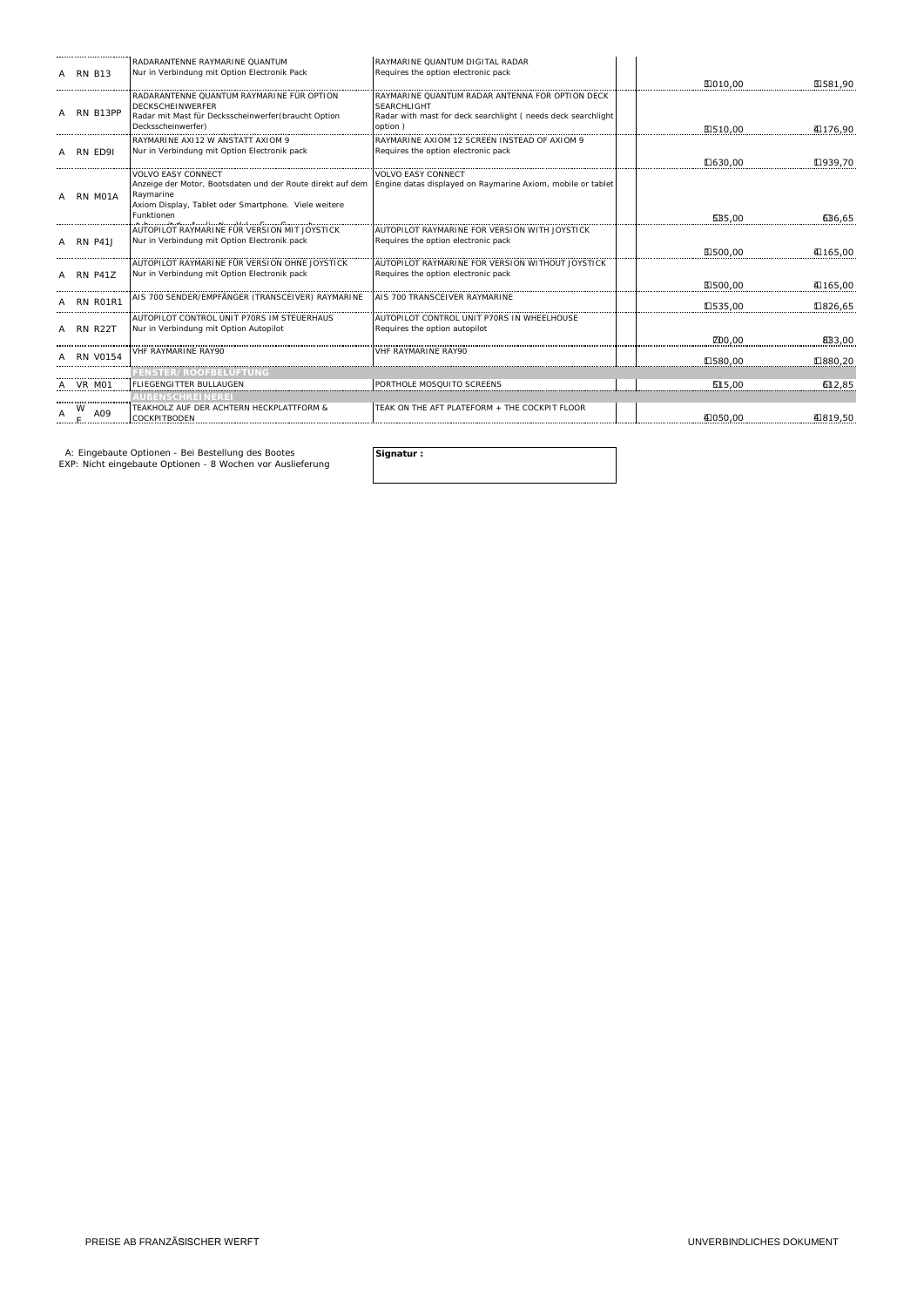

## **NC 37**

## **PREISLISTE / INDICATIVE PUBLIC PRICES B2022 - JUILLET / JULY 2021**

CHANTIERS JEANNEAU SA BP 529 - Route de la Roche sur Yon 85505 Les Herbiers - France Tl. 33 (0) 2 51 64 20 20 Fax. 33 (0) 2 51 67 37 65

| Pax. 33 (0) 2 31 67 37 63 |                                                                                    |                                                                                          |                    |                         |
|---------------------------|------------------------------------------------------------------------------------|------------------------------------------------------------------------------------------|--------------------|-------------------------|
|                           | <b>BESTELLUNG:</b>                                                                 | <b>HÄNDLER</b>                                                                           | <b>DATUM:</b>      |                         |
|                           |                                                                                    |                                                                                          |                    |                         |
|                           |                                                                                    |                                                                                          |                    |                         |
|                           |                                                                                    |                                                                                          |                    |                         |
|                           | <b>VERSIONEN</b>                                                                   |                                                                                          | W/O VAT $\epsilon$ | <b>INKL MWST - 19%</b>  |
|                           | <b><i>IOTORI SI ERUNG</i></b>                                                      |                                                                                          |                    |                         |
| 1WXZ                      | VOLVO D3-220 ZD DP (2X 220PS) DIESEL                                               | VOLVO D3-220 ZD DP (2X 220HP) DIESEL                                                     | <b>288.000,00</b>  | B42.720,00              |
| *1 1MP7                   | MERCRUISER 2X270PS 3.0L DIESEL                                                     | MERCRUISER 2X270HP 3.0L DIESEL                                                           | BD2.800,00         | B60.332,00              |
| *1 1WXJ                   | VOLVO D3-220 ZD DP (2X 220PS) DIESEL + JOYSTICK                                    | VOLVO D3-220 ZD DP (2X 220HP) DIESEL + JOYSTICK                                          | BD4.200,00         | B61.998,00              |
| $*1$ 1MPJ                 | MERCRUISER 2X270PS + JOYSTICK DIESEL                                               | MERCRUISER 2X270HP + JOYSTICK DIESEL                                                     | B12.400,00         | B71.756,00              |
|                           | <b>INNENAUSBAU</b>                                                                 |                                                                                          |                    |                         |
| $*3$ 3DSK                 | INTERIEUR IN WALNUSS                                                               | INTERIOR WOODWORKS IN WALNUT                                                             | w/o suppl.         | w/o suppl.              |
| *3 3DSR                   | INTERIEUR IN WEISSER EICHE                                                         | INTERIOR WOODWORKS IN WHITE OAK                                                          | E1600,00           | 40284,00                |
|                           | SONSTIGE VERSIONEN                                                                 |                                                                                          |                    |                         |
| $*4$ 4T1                  | VERSION MIT 2 DACHLUKEN UBER DEM STEUERSTAND                                       | VERSION WITH 2 MANUAL OPENING SALON ROOFTOP                                              | w/o suppl.         |                         |
|                           | VERSION ELEKTRISCHES SCHIEBEDACH ÜBER DEM                                          | HATCHES<br>FLECTRIC SLIDING ROOF VERSION                                                 |                    | w/o suppl.              |
| $*4$ 4T2                  | STEUERSTAND                                                                        |                                                                                          | 91220.00           | ID.971,80               |
|                           | <b>SIEUERSTAND METHEL AND THE SIEUERS OF A SIEUER SICH AB WERFT</b>                | EX-FACTORIES PRICES                                                                      |                    |                         |
|                           |                                                                                    |                                                                                          |                    |                         |
|                           | <b>TRIM LEVEL</b>                                                                  |                                                                                          |                    |                         |
|                           | TRIM LEVEL PREMIERE 2022                                                           | TRIM LEVEL PREMIERE 2022                                                                 |                    |                         |
|                           | Beinhaltet:                                                                        | INCLUDING:                                                                               |                    |                         |
|                           | - Waschbecken und Spiegel auf der Toilette (Backbord)                              | - SINK AND MIRROR IN THE WC COMPARTMENT AT                                               |                    |                         |
|                           | Aussenstufen mit indirekter Beleuchtung                                            | PORTSIDE                                                                                 |                    |                         |
|                           | - Indirekte Beleuchtung in der Vorschiffs- und                                     | INDIRECT LIGHTING OF THE OUTSIDE STEPS                                                   |                    |                         |
| -F 22A1                   | Backbordkabine                                                                     | INDIRECT LIGHTING IN FRONT AND PORTSIDE CABINS                                           |                    |                         |
|                           | Flektrisches Frischwasser WC                                                       | ELECTRICAL WC                                                                            |                    |                         |
|                           | Staufach im Motorraum                                                              | STORAGE IN THE ENGINE LOCKER                                                             |                    |                         |
|                           | Belüftungs Pack: Decksluke Backbordkabine + 2.<br>Decksluke in der                 | VENTILATION PACK: opening hatch in the portside cabin +<br>second                        |                    |                         |
|                           | Vorschiffskabine                                                                   | opening hatch in roof of the front cabin                                                 |                    |                         |
|                           | Cockpittür mit 2 Flügeln und Durchgangstür                                         | COCKPIT DOOR 2 LEAVES WITH PASSAGE DOOR                                                  | 41330,00           | E152.70                 |
|                           |                                                                                    |                                                                                          |                    |                         |
|                           | POLSTER / UPHOLSTERY                                                               |                                                                                          |                    |                         |
| $*5,50001$                | POLSTER SALON / KABINEN LINEN OYSTER WHITE                                         | UPHOLSTERY SALOON / CABINS LINEN OYSTER WHITE                                            | w/o suppl.         | w/o suppl.              |
|                           |                                                                                    |                                                                                          |                    |                         |
|                           |                                                                                    |                                                                                          |                    |                         |
| *5 50024<br>$*5.50020$    | POLSTER SALON / KABINEN BRITTANY TAUPE<br>POLSTER SALON / KABINEN PVC MARLIN WEISS | UPHOLSTERY SALOON / CABINS BRITTANY TAUPE<br>UPHOLSTERY SALOON / CABINS PVC MARLIN WEISS | 940.00<br>940,00   | $\Pi$ 118.60<br>□118,60 |

|                           | OPTIONEN / OPTIONS                                                                                                                                                                                                                                              |                                                                                                                                                                                                                                                                   |                 |                    |
|---------------------------|-----------------------------------------------------------------------------------------------------------------------------------------------------------------------------------------------------------------------------------------------------------------|-------------------------------------------------------------------------------------------------------------------------------------------------------------------------------------------------------------------------------------------------------------------|-----------------|--------------------|
|                           | Version Amenagement Exterieur                                                                                                                                                                                                                                   |                                                                                                                                                                                                                                                                   |                 |                    |
| *7 7CA                    | VERSION STANDARD COCKPIT SITZBANK                                                                                                                                                                                                                               | <b>VERSION STANDARD COCKPIT BENCH</b>                                                                                                                                                                                                                             | w/o suppl.      | w/o suppl.         |
| *7 7CT<br>A               | VERSION COCKPIT SOFA UMBAUBAR ZUR SONNENLIEGE                                                                                                                                                                                                                   | VERSION COCKPIT SOFA TRANSFORMABLE IN SUNBED                                                                                                                                                                                                                      | E1890,00        | 40629,10           |
|                           | <b>AUBENPOLSTERUNG</b>                                                                                                                                                                                                                                          |                                                                                                                                                                                                                                                                   |                 |                    |
|                           | COCKPIT POLSTER MAC-ICE PREMIUM                                                                                                                                                                                                                                 | COCKPIT UPHOLSTERY MAC-ICE PREMIUM                                                                                                                                                                                                                                |                 |                    |
| $EX \times 8$ 8CA0B<br>Р. |                                                                                                                                                                                                                                                                 |                                                                                                                                                                                                                                                                   | <b>Z70,00</b>   | 916,30             |
| EX<br>$*8$ 8CAOC          | COCKPIT POLSTER BEIGE-ICE PREMIUM                                                                                                                                                                                                                               | COCKPIT UPHOLSTERY BEIGE-ICE PREMIUM                                                                                                                                                                                                                              | <b>ZF0,00</b>   | 916,30             |
| $EX \times 8$ 8CAOM       | COCKPIT POLSTER WHITE-CREAM-OCEAN                                                                                                                                                                                                                               | COCKPIT UPHOLSTERY WHITE-CREAM-OCEAN                                                                                                                                                                                                                              | w/o suppl.      | w/o suppl.         |
| $EX \times 8$ 8CAON       | COCKPIT POLSTER WHITE-CREAM-CAMEL                                                                                                                                                                                                                               | COCKPIT UPHOLSTERY WHITE-CREAM-CAMEL                                                                                                                                                                                                                              | <b>230,00</b>   | <b>DV3,70</b>      |
| $EX \times 8$ 8CTOB       | COCKPIT POLSTER MAC_ICE PREMIUM MIT HECK                                                                                                                                                                                                                        | COCKPIT UPHOLSTERY MAC_ICE PREMIUM WITH AFT                                                                                                                                                                                                                       |                 |                    |
|                           | SONNENLIEGE                                                                                                                                                                                                                                                     | <b>SUNPAD</b>                                                                                                                                                                                                                                                     | 810,00          | 963,90             |
| EX<br>*8 8CTOC            | COCKPIT POLSTER BEIGE-ICE-PREMIUM MIT HECK<br>SONNENLIEGE                                                                                                                                                                                                       | COCKPIT UPHOLSTERY BEIGE-ICE-PREMIUM WITH AFT<br><b>SUNPAD</b>                                                                                                                                                                                                    | <b>ZF0,00</b>   | 916,30             |
| $EX \times 8$ 8CTOM       | COCKPIT POLSTER WHITE-CREAM-OCEAN VERSION                                                                                                                                                                                                                       | COCKPIT UPHOLSTERY WHITE-CREAM-OCEAN WITH AFT                                                                                                                                                                                                                     |                 |                    |
|                           | SONNENLIEGE                                                                                                                                                                                                                                                     | <b>SUNPAD</b>                                                                                                                                                                                                                                                     | w/o suppl.      | w/o suppl.         |
| $EX \times 8$ 8CTON       | COCKPIT POLSTER WHITE-CREAM-CAMEL VERSION<br>SONNENLIEGE                                                                                                                                                                                                        | COCKPIT UPHOLSTERY WHITE-CREAM-CAMEL WITH AFT<br><b>SUNPAD</b>                                                                                                                                                                                                    | <b>2B0.00</b>   | <b>DV3,70</b>      |
|                           | <b>PAKET</b>                                                                                                                                                                                                                                                    |                                                                                                                                                                                                                                                                   |                 |                    |
| -P CO2K                   | KOMFORT PAKET<br><b>BEINHALTET:</b><br><b>STAUBOXEN IM SCHRANK AM NIEDERGANG</b><br>LANDANSCHLUSS FÜR FRISCHWASSER<br>BELEGKLAMPEN AM HECK FÜR CROSS-DOCKING<br>LUXUS BOCCANEGRA LENKRAD                                                                        | <b>COMFORT PACK</b><br>INCLUDING:<br>STORAGE BOXES IN COMPANIONWAY LOCKER<br>CONNECTOR FOR DIRECT WATER SUPPLY FROM SHORE<br>LUXURY BOCCANEGRA STEERING WHEEL<br>STERN MOORING CLEATS FOR CROSS DOCKING                                                           |                 |                    |
|                           |                                                                                                                                                                                                                                                                 |                                                                                                                                                                                                                                                                   | $\Pi$ 400,00    | □666,00            |
| $-P$ R22                  | ELEKTRONIKPAKET 2022 RAYMARINE<br><b>BEINHALTET:</b><br>- AXIOM 9+ (GPS chartplotter/sounder with 9"touchscreen)<br>CARTOGRAPHY INCLUDED (SD Card EU, N. America or<br>ROW)<br>WIFI Verbindung für Kontrolle mit Smartphone und Tablett<br>P79 DEPTH TRANSDUCER | ELECTRONIC PACK 2022 RAYMARINE<br>INCLUDES:<br>AXIOM 9+ (GPS chartplotter/sounder with 9"touchscreen)<br>CARTOGRAPHY INCLUDED (SD Card EU, N. America or<br>ROW)<br>WIFI CONNECTIVITY to get control from tablet or<br>smartphone<br><b>P70 DEPTH TRANSDUCER.</b> | E1280.00        | E1903,20           |
|                           | <b>ESTMACHERLEINEN-ANKERGESCHIR</b>                                                                                                                                                                                                                             |                                                                                                                                                                                                                                                                   |                 |                    |
| A BA CO2                  | STEUERUNG ANKERWINDE KETTENZÄHLER<br>ANKERKETTENROLLVORRICHTUNG ACHTERN                                                                                                                                                                                         | CHAIN COUNTER ELEC.CONTROL WINDLASS<br>FURLER FOR REAR ANCHORAGE                                                                                                                                                                                                  | 610,00          | <b>Z25,90</b>      |
| A BA F10                  | Nicht verfügbar mit Landstromkabel Aufroller                                                                                                                                                                                                                    | Incompatible with shore power cable rewinder                                                                                                                                                                                                                      |                 |                    |
|                           | FESTMACHERPAKET                                                                                                                                                                                                                                                 | <b>MOORING KIT</b>                                                                                                                                                                                                                                                | 40,00<br>490.00 | 40962,30<br>583.10 |
| BA M04<br>A               | ANKERPAKET                                                                                                                                                                                                                                                      | <b>ANCHORING KIT</b>                                                                                                                                                                                                                                              |                 |                    |
| BA M12                    | <b>DEKORATION</b>                                                                                                                                                                                                                                               |                                                                                                                                                                                                                                                                   | 640,00          | <b>Z61,60</b>      |
|                           | TOTAL RUMPFDEKORATION                                                                                                                                                                                                                                           | TOTAL COVERING HULL                                                                                                                                                                                                                                               |                 |                    |
| <b>BD A1001</b>           | Farbe wählbar.                                                                                                                                                                                                                                                  | Color to choose.                                                                                                                                                                                                                                                  |                 |                    |
|                           |                                                                                                                                                                                                                                                                 |                                                                                                                                                                                                                                                                   | 61580,00        | 7330,20            |
|                           | <b>AUSSENEINRICHTUNG</b>                                                                                                                                                                                                                                        |                                                                                                                                                                                                                                                                   |                 |                    |
| A BE C3225                | COCKPIT-SONNENSEGEL DARK SMOKE                                                                                                                                                                                                                                  | AFT COCKPIT SUN PROTECTION DARK SMOKE                                                                                                                                                                                                                             | 2820,00         | E1355,80           |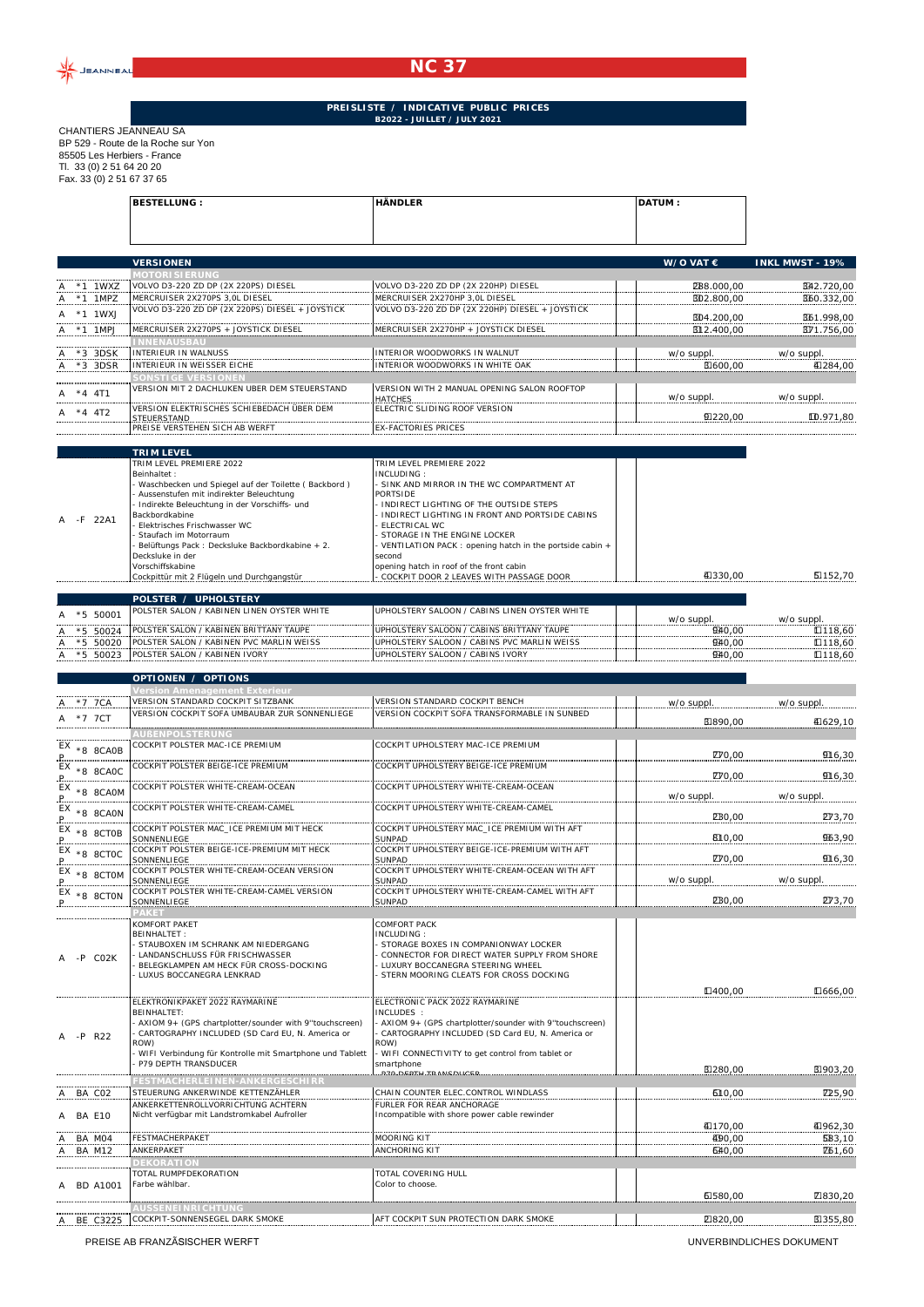| A BE C42                                  | ELEKTRISCHER COCKPIT SONNENSCHUTZ (SURSHADE)<br>Nicht verfügbar bei fixem Cockpit Sonnenschutz                 | ELECTRICAL COCKPIT SUNAWNING (SURSHADE)<br>Incompatible with cockpit sun awning                |                                        |                         |
|-------------------------------------------|----------------------------------------------------------------------------------------------------------------|------------------------------------------------------------------------------------------------|----------------------------------------|-------------------------|
| A BE DA860                                | VORSCHIFF SONNENSEGEL                                                                                          | SUNSHADE FOR FRONT SUNPAD                                                                      | ID.110,00<br>E1250,00                  | LZ.030,90<br>E1867,50   |
| BE E05<br>A.,                             | BUG BADELEITER MIT PLATTFORM IN TEAK<br>KIT COCKPIT PERSENNING DARK SMOKE                                      | <b>BOW LADDER WITH TEAK PLATFORM</b><br>KIT AFT CLOSING DARK SMOKE                             | □710,00                                | 2034,90                 |
| A BE F0925                                | Incl. Cockpit Sonnenverdeck<br>Inkompatibel mit Surshade (elektrische Heck Markise)                            | Incl. Aft Cockpit Sunprotection.<br>Incompatible with Surshade (electric aft sunshade).        | 6210,00                                | 7389,90                 |
|                                           | COCKPITPERSENNING SUNWORKER UND SONNENSCHUTZ<br>IN DARK SMOKE                                                  | AFT CLOSING KIT SUNWORKER WITH SUN AWNING IN DARK<br><b>SMOKE</b>                              |                                        |                         |
| A BE F0960                                | Incl. Cockpit Sonnenverdeck<br>Inkompatibel mit Surshade (elektrische Heck Markise)                            | Incl. Aft Cockpit Sun awning.<br>Incompatible with Surshade (electric aft sunshade).           |                                        |                         |
| <b>BE H50</b>                             | SCHUTZHÜLLE FÜR COCKPITSITZBANK                                                                                | PROTECTION COVER FOR REAR COCKPIT SOFA                                                         | 6210,00<br>885,00                      | 7389,90<br>$\Pi$ 053,15 |
| BE 11725                                  | CANOPY IN DARK SMOKE FÜR VORSCHIFFSPOLSTER                                                                     | CANOPY FOR FRONT SUNPAD DARK SMOKE<br><b>COCKPIT BAR</b>                                       | 20610,00                               | 因105,90                 |
| <b>BE M21</b><br>Ą<br><b>BE P22</b><br>A, | <b>COCKPIT BAR</b><br>KLAPPBARE MANUELLE GANGWAY                                                               | MANUAL FOLDABLE GANGWAY                                                                        | 2120,00<br><b>Z375,00</b>              | 21522,80<br>2326,25     |
| <b>BE TO7</b><br>A.                       | COCKPITTISCH IN TEAK ( DEMONTIERBAR )<br><b>AUSSENPOLSTER</b>                                                  | COCKPIT TABLE IN TEAK ( DEMOUNTABLE )                                                          | 21425,00                               | 2885,75                 |
| <b>BS C150M</b>                           | VORSCHIFFSPOLSTER WHITE-CREAM-OCEAN                                                                            | FRONT SUNDECK WITH LIFTING BACKREST WHITE-CREAM-                                               |                                        |                         |
|                                           | <u>M. VERSTELLB. RÜCKENLEHNE.</u><br>VORSCHIFFSPOLSTER MAC-ICE PREMIUM M.VERSTELLB.                            | OCEAN<br>FRONT SUNPAD MAC-ICE PREMIUM WITH LIFTING                                             | E1670,00                               | 40367,30                |
| <b>BS C250B</b>                           | RÜCKENLEHNE<br>Nicht verfügbar mit Canopy                                                                      | <b>BACKREST</b><br>Incompatible with CANOPY                                                    | E1910,00                               | 4052,90                 |
| BS C330M                                  | VORSCHIFFSPOLST.F.CANOPI WHITE-CREAM-OCEAN<br>VERST.RÜCKENLEHNE                                                | FRONT SUNDECK FOR CANOPI WHITE-CREAM-OCEAN W LIFT<br><b>BACKREST</b>                           | E1800,00                               | 40522,00                |
| <b>BS C340B</b>                           | VORSCHIFFSPOLSTER F.CANOPI MAC-ICE PREMIUM<br>M. VER. RÜCKENLEHNE                                              | FRONT SUNDECK FOR CANOPI MAC-ICEP REMIUM W.<br>LIFTING BACKREST                                |                                        |                         |
|                                           | Erfordert die Option CANOPI                                                                                    | Requires the CANOPY option                                                                     | 4120,00                                | 4002,80                 |
| A BS R0425                                | SCHEIBENPERSENNING SUNBRELLA DARK SMOKE<br><b>STEUERSYSTEM</b>                                                 | EXTERNAL CURTAINS SUNBRELLA DARK SMOKE                                                         | 2140,00                                | 21546,60                |
| A DO P01                                  | <b>BUGSTRAHLRUDER</b>                                                                                          | <b>BOW THRUSTER</b>                                                                            | 41330,00                               | 5152,70                 |
|                                           | <b>NUSSENWASSERSYSTEM</b>                                                                                      |                                                                                                |                                        |                         |
| EE BO2<br>A EE BO5                        | SEEWASSERPUMPE ZUR DECKSREINIGUNG<br>FRISCHWASSER LANDANSCHLUSS                                                | ELECTRIC DECK WASH PUMP<br><b>DOCK WATER INLET</b>                                             | 8B5,00<br><b>590,00</b>                | 993,65<br>ZD2,10        |
|                                           | NNENWASSERSYSTEM<br>ZUSÄTZLICHER FRISCHWASSERTANK 100L                                                         |                                                                                                |                                        |                         |
| A EI HO1                                  | ELEKTRISCHE GERÄTE                                                                                             | ADDITIONAL WATER TANK 100L                                                                     | ZD5,00                                 | 8B8,95                  |
| FA 115                                    | NAVICOLOR SCREEN FÜR BOAT MONITORING<br>GENERATOR 6,4 KVA 230V 50HZ PANDA DIESEL                               | NAVICOLOR SCREEN FOR BOAT MONITORING<br>GENERATOR 6,4 KVA 230V 50HZ PANDA DIESEL               | <b>LGO,00</b>                          | ID0,40                  |
| FA VGD                                    | Benötigt die Option Navicolor.                                                                                 | Requires the option NAVICOLOR.                                                                 |                                        |                         |
|                                           | <b>NAVIGATIONSLAMPEN</b>                                                                                       |                                                                                                | ID.290,00                              | D <sub>2</sub> .955,10  |
| FN BO3                                    | DECKSUCHSCHEINWERFER<br>UNTERWASSERSCHEINWERFER                                                                | DECK SEARCHLIGHT<br><b>UNDERWATER LIGHTS</b>                                                   | <b>Z90,00</b>                          | 940,10                  |
| FN BO5<br>Α.<br><b>FN B10</b>             | COCKPIT SCHEINWERFER                                                                                           | COCKPIT AFT PROJECTOR                                                                          | □385,00<br>420,00                      | $\Pi$ 648,15<br>409,80  |
|                                           | GAZSYSTEM 1 ZUBEHÖHR<br>MOBILER GASGRILL MIT FUSS AUF DER HECKPLATTFORM                                        | REMOVABLE GAS GRILL ON MAST LOCATED ON THE AFT                                                 |                                        |                         |
| GO PO2                                    | Nicht kompatibel mit Matraze für dritte Kabine.                                                                | PLATFORM                                                                                       |                                        |                         |
|                                           | <b>HOUSEHOLD APPLIANCES</b>                                                                                    | Not compatible with mattress for third cabin.                                                  | □605,00                                | Ⅱ909,95                 |
| A IA A05K                                 | ZUSATZKÜHLSCHRANK MIT ÖFFNUNG VORNE (78 LITERS -<br>12V)                                                       | REFRIGERATOR SUPP WITH FRONT OPENING (78 LITERS -                                              | □420,00                                | Ⅱ689,80                 |
| A IA C10K                                 | VOLL ELEKTRISCHE KÜCHE 230V (OFEN UND PLATTE)                                                                  | FULL ELECTRIC GALLEY 220V (OVEN AND STOVE)                                                     | □615,00                                | Ⅱ921,85                 |
| IA C11K                                   | VOLL ELEKTRISCHE KÜCHE 115V (OFEN UND PLATTE)                                                                  | FULL ELECTRIC GALLEY 115V (OVEN AND STOVE)                                                     | 2730,00                                | E1248,70                |
|                                           | <b>HEIZUNG - KLIMANLAGE</b>                                                                                    |                                                                                                |                                        |                         |
| IC DEB 0                                  | KLIMAANLAGE 32.000BTU REVERSIBEL FÜR LANDSTROM<br><u>UND GENERATOR </u>                                        | AIR CONDITIONING 32.000 BTU REV. SHORE POWER AND<br><b>GENERATOR</b>                           | $\Pi$ .200,00                          | <b>20.468,00</b>        |
| A IC DEO_O                                | KLIMAANLAGE 32.000 BTU REVERSIBEL FÜR LANDSTROM                                                                | AIR CONDITIONING 32.000 BTU REVERSIBLE FOR SHORE<br><b>POWER</b>                               | LG.630,00                              | LB.599,70               |
| A IC HDA 0                                | DIESEL UMLUFTHEIZUNG 2X5,5KW<br>Nicht verfügbar mit Klimaanlage                                                | DIESEL HEATING PULSED AIR 2X5,5KW<br>Incompatible with climatisation                           |                                        |                         |
|                                           |                                                                                                                |                                                                                                | 61600,00                               | 70854,00                |
| IC HDACO                                  | HEIZUNGSAUSLASS IN COCKPIT<br>Benötigt die Option Umluftheizung                                                | HEATER OUTLET IN COCKPIT<br>Requires the option air heater                                     |                                        |                         |
|                                           | <b>NNENEIRICHTUNG</b>                                                                                          |                                                                                                | ID <sub>6</sub> ,00                    | 149,94                  |
|                                           | DOPPELSCHLAFPLATZ IM SALON                                                                                     | DOUBLE BERTH IN SALOON                                                                         |                                        |                         |
| II CAK                                    | Inklusive Gardine für die Windschutzscheibe.<br>Benötigt die Option Hocker im Salon.                           | Inclusive curtain for the windscreen.<br>Requires the option stool in salon.                   |                                        |                         |
|                                           | ZUSATZAUSSTATTUNG DOPPELBETT IN DER ACHTERKABINE                                                               | DOUBLE BERTH FILLER IN AFT CABIN                                                               | □290,00                                | □535,10                 |
| II CCK                                    | <b>TRESOR</b>                                                                                                  | SAFE                                                                                           | B24,00                                 | BB5,56                  |
| A II 1020                                 | BETTWÄSCHE KIT MONA LISON                                                                                      | BEDDING KIT MONA LISON                                                                         | <b>515,00</b>                          | 612,85                  |
|                                           | Bettwäche aus biologischer Perkal Baumwolle für 2 Kabinen<br>1 graues, maßgeschneidertes Bettlaken             | A COLLECTION OF ORGANIC CERTIFIED BED LINENS<br>INCLUDING FOR EACH CABIN                       |                                        |                         |
| $_{P}^{EX}$ II J02                        | 1 grauer Bettdeckenbezug mit weiss abgesetzter Paspel<br>2 weisse Kopfkissenbezüge mit grau abgesetzter Paspel | (1 FRONT / 1 AFT):<br>1 grey made to measure fitted sheet                                      |                                        |                         |
|                                           | 1 Bettdecke<br>2 Kopfkissen                                                                                    | 1 grey duvet cover with white contrast piping<br>2 white pillowcases with grey contrast piping |                                        |                         |
|                                           |                                                                                                                | 1 duvet                                                                                        | □725,00                                | 2052,75                 |
| M24K<br>-11                               | OBERSCHRÄNKE IN DER VORSCHIFFSKABINE                                                                           | OVERHEAD LOCKERS IN FRONT CABIN                                                                | □460,00                                | □737,40                 |
| $\mathbf{H}$<br>PAK01                     | 1 SITZHOCKER FÜR DEN SALON<br>POLSTER                                                                          | 1 SEAT IN SALON                                                                                | 40,00                                  | 511,70                  |
| C15<br>IS.                                | MATRATZE UND GARDINE FÜR DIE DRITTE KABINE                                                                     | MATTRESS AND CURTAIN FOR 3RD CABIN                                                             | <b>620,00</b>                          | ZB7,80                  |
| IS DO4A1<br>IS D04B1                      | TEPPICH IN SALON UND KABINEN<br>TEPPICH IN SALON UND KABINEN (VERSION ZUS. BETT IN                             | CARPET IN WHEELHOUSE AND CABINS<br>CARPET IN WHEELHOUSE AND IN CABINS (VERS BERHT IN           | 2330,00                                | □772,70                 |
|                                           | SALON)<br>ELEKTRI SCHES SYSTEM                                                                                 | SALOON)                                                                                        | 2330,00                                | ☑772,70                 |
| ME BO2                                    | ZUSÄTZLICHE 110AH-BATTERIE                                                                                     | ADDITIONAL BATTERY 110AH                                                                       | 474,00                                 | 564,06                  |
| ME C4402                                  | UMRICHTER 12V-230V 700VA 50HZ                                                                                  | INVERTER 12V-230V50 700W                                                                       | 2360,00                                | 2086,40                 |
| <b>ME C50</b>                             | UMRICHTER 12/230V 2000VA                                                                                       | INVERTER 12/230V 2000VA                                                                        |                                        |                         |
|                                           | ANTRIEB-SCHALLISOLIERUNG                                                                                       |                                                                                                | E1070,00                               | E1653,30                |
| MP FO3                                    | ELEKTRISCHE TRIMMKLAPPEN                                                                                       | ELECTRIC FLAPS                                                                                 | 2180,00                                | 21594,20                |
| MP F1501                                  | ZIPWAKE 450 AUTOMATISCHE TRIMMKLAPPEN                                                                          | FLAPS AUTO ZIPWAKE 450                                                                         | 2990,00                                | E1558,10                |
|                                           | TV & HIFI ANLAGE                                                                                               |                                                                                                |                                        |                         |
| A RH A0000                                | TV ANTENNE<br>-------------PREISE AB FRANZÃSISCHER WERFT                                                       | TV ANTENNA                                                                                     | UNVERBINDLICHES DOKUMERF <sup>04</sup> |                         |
|                                           |                                                                                                                |                                                                                                |                                        |                         |